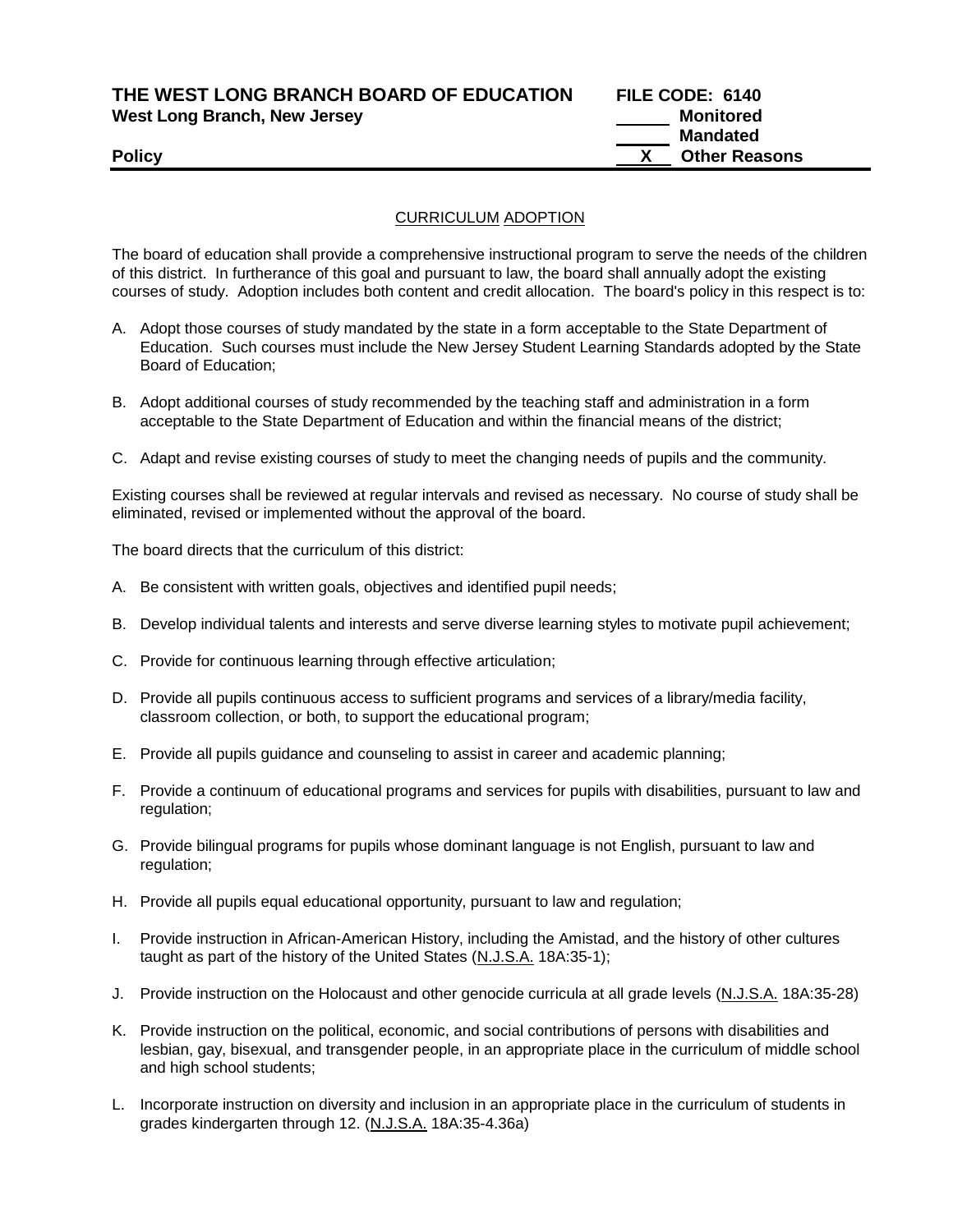## CURRICULUM ADOPTION (continued)

- 1. Highlight and promote diversity, including economic diversity, equity, inclusion, tolerance, and belonging in connection with gender and sexual orientation, race and ethnicity, disabilities, and religious tolerance;
- 2. Examine the impact that unconscious bias and economic disparities have at both an individual level and on society as a whole; and
- 3. Encourage safe, welcoming, and inclusive environments for all students regardless of race or ethnicity, sexual and gender identities, mental and physical disabilities, and religious beliefs.
- M. Provide career awareness and vocational education, pursuant to law and regulation;
- N. Provide educational opportunities for exceptionally gifted and talented pupils.

The chief school administrator shall maintain a current list of all courses of study offered by this district; shall furnish each member of the board of education with a copy upon request; and shall provide a copy in the district office for public perusal.

Adoption of courses shall be by a recorded roll call majority vote of the full membership of the board. This includes the courses in the special education and ESL/bilingual programs, and those for the adult high school.

Adopted: June 16, 2015 Adopted: August 22, 2017 NJSBA Review/Update: March 2020 Readopted: May 26, 2020 NJSBA Review/Update: July 27, 2021

Key Words

Curriculum Adoption, Adoption of Curriculum, Core Proficiencies, Curriculum

| Legal References: N.J.S.A. 18A:4-25 |                                | Prescribing minimum courses of study for public                                       |
|-------------------------------------|--------------------------------|---------------------------------------------------------------------------------------|
|                                     |                                | schools; approval of courses of study                                                 |
|                                     | N.J.S.A. 18A:29A-1 et seq.     | Teacher recognition                                                                   |
|                                     | N.J.S.A. 18A:33-1              | District to furnish suitable facilities; adoption of courses<br>of study              |
|                                     | N.J.S.A. 18A:35-1 et seq.      | Curriculum and courses                                                                |
|                                     | N.J.S.A. 18A:35-4.35           | History of disabled and LGBT persons included in<br>middle and high school curriculum |
|                                     | N.J.S.A. 18A:35-4.36           | Policies, procedures pertaining to inclusive instructional<br>materials               |
|                                     | N.J.S.A. 18A:35-4.36a          | Curriculum to include instruction on diversity and<br>inclusion                       |
|                                     | N.J.S.A. 52:16A-88             | Responsibilities and duties of the Amistad Commission                                 |
|                                     | N.J.A.C. 6A:8-1.1 et seq.      | Standards and Assessment                                                              |
|                                     | See particularly:              |                                                                                       |
|                                     | N.J.A.C. 6A:8-3.1, -5.1        |                                                                                       |
|                                     | N.J.A.C. 6A:14-4.1             | General requirements                                                                  |
|                                     | N.J.A.C. 6A:15-1.1et seq.      | <b>Bilingual education</b>                                                            |
|                                     | See particularly:              |                                                                                       |
|                                     | N.J.A.C. 6A:15-1.3, -1.4, -1.5 |                                                                                       |
|                                     | N.J.A.C. 6A:30-1.1et seq.      | Evaluation of the Performance of School Districts                                     |